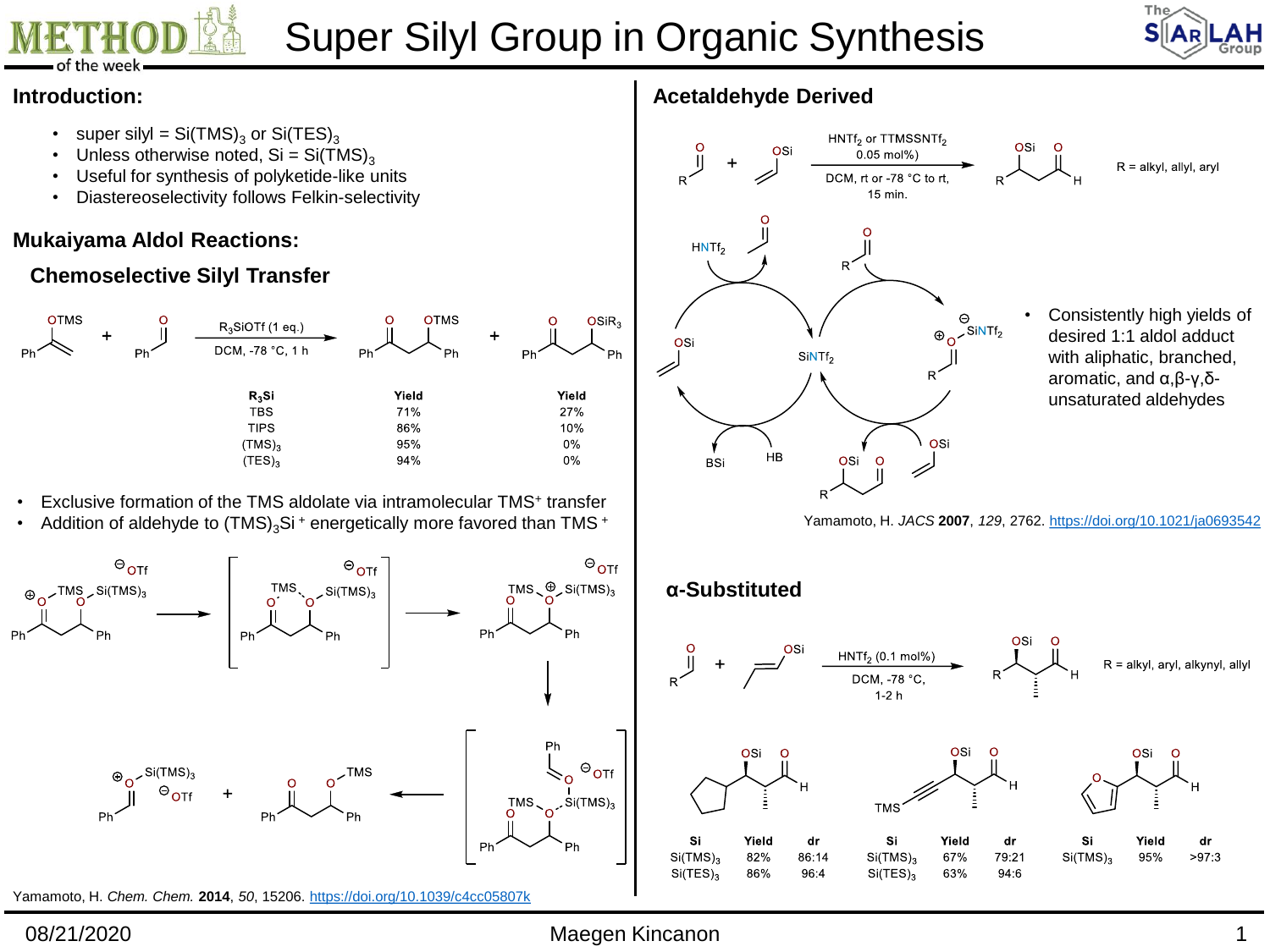![](_page_1_Picture_0.jpeg)

![](_page_1_Picture_2.jpeg)

![](_page_1_Figure_3.jpeg)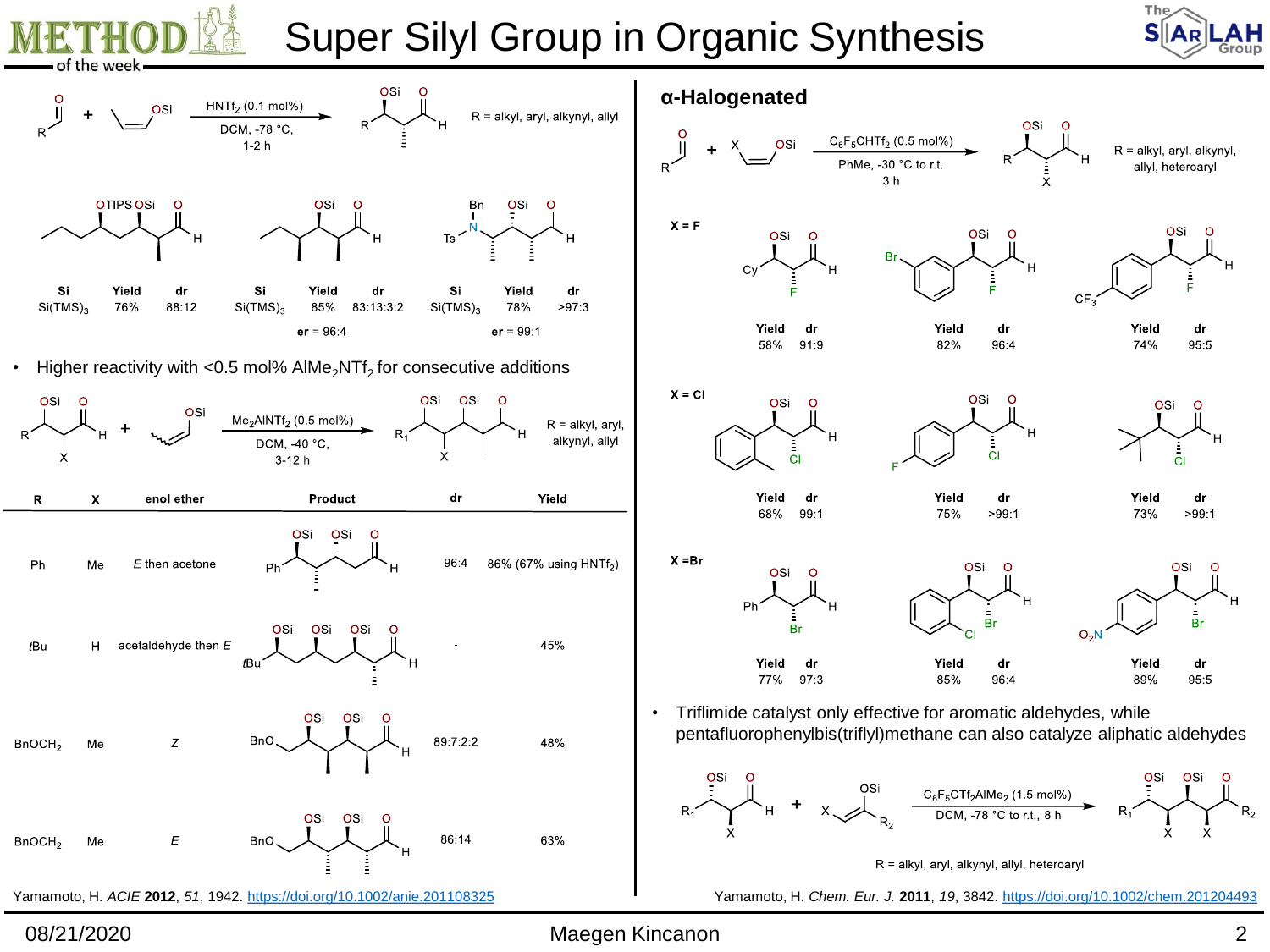![](_page_2_Picture_0.jpeg)

![](_page_2_Picture_2.jpeg)

![](_page_2_Figure_3.jpeg)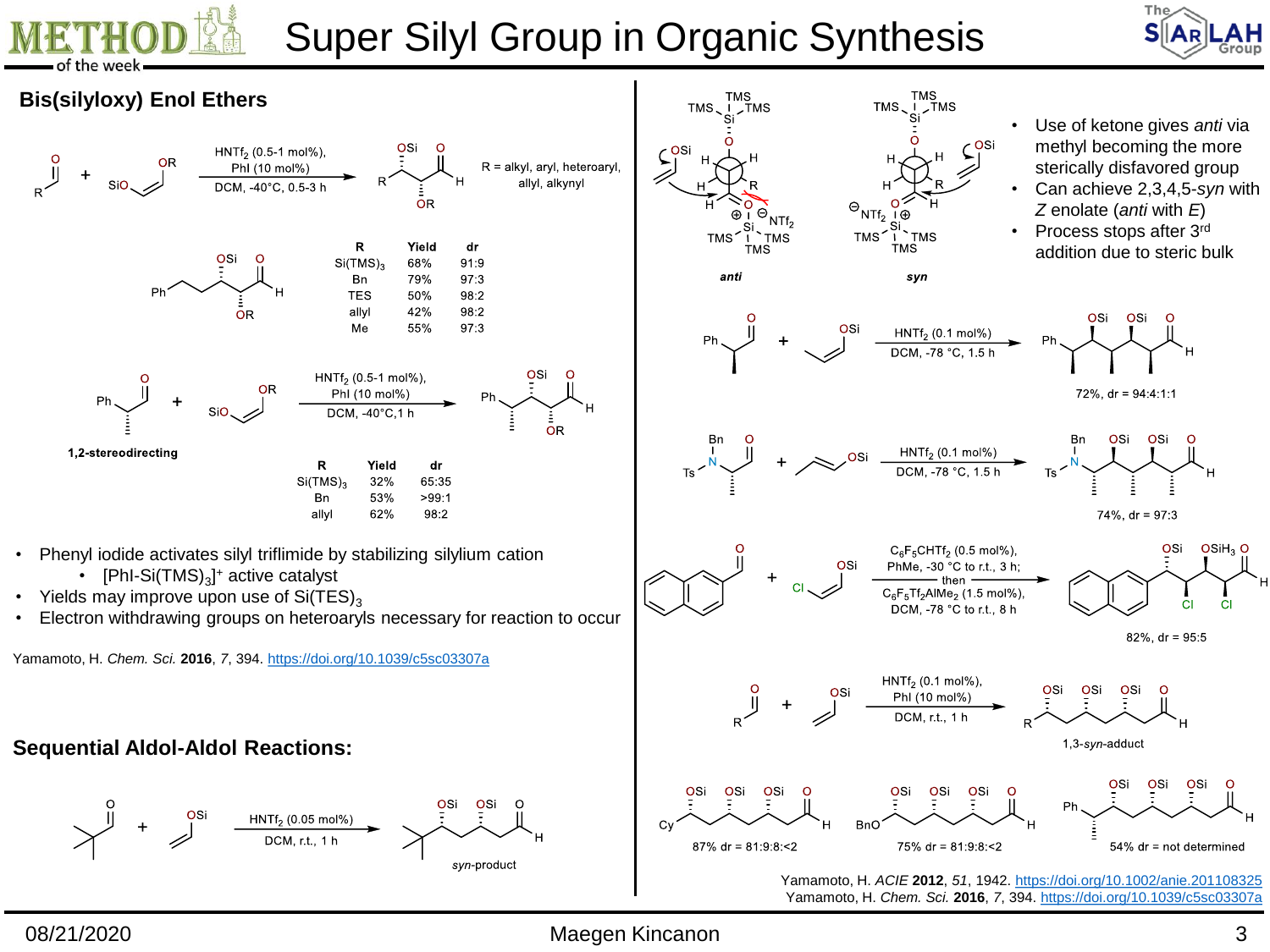![](_page_3_Picture_0.jpeg)

![](_page_3_Picture_2.jpeg)

![](_page_3_Figure_3.jpeg)

![](_page_3_Figure_4.jpeg)

Yamamoto, H. *JACS* **2011**, *133*, 14248. <https://doi.org/10.1021/ja2066169>

### **Inter/Intramolecular Sequential Aldol Reactions:**

![](_page_3_Figure_7.jpeg)

Yamamoto, H. *JACS* **2014**, *136*, 1308. <https://doi.org/10.1021/ja413008a>

### **β-Hydroxy-α-Haloesters:**

- *Syn*-selective
- Tolerates electron withdrawing and electron donating substituents

![](_page_3_Figure_12.jpeg)